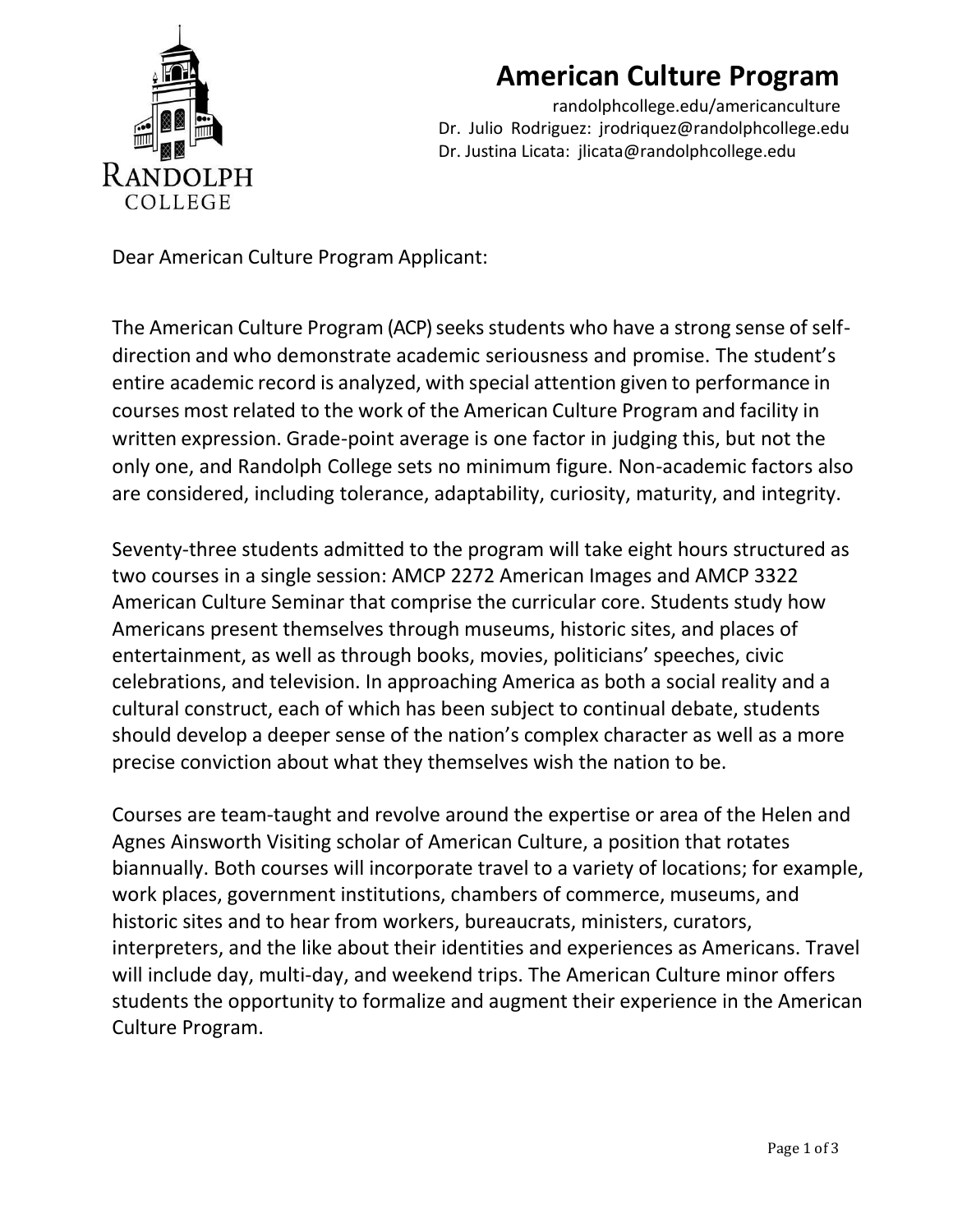

# **American Culture Program**

[randolphcollege.edu/americanculture](http://www.randolphcollege.edu/americanculture)  Dr. Julio Rodriguez: [jrodriquez@randolphcollege.edu](mailto:jrodriquez@randolphcollege.edu) Dr. Justina Licata: jlicata@randolphcollege.edu

The procedure for applying to the American Culture Program is as follows:

- 1. Complete and include the application below.
- 2. Write a 500 word (minimum) essay answering the following questions:
	- 1. Why do you wish to participate in the American Culture Program?
	- 2. How will the Program make a difference in your academic experience?
	- 3. We will spend a significant amount of time together in class and traveling. How do you deal with being in close proximity to the same group of people for an extended amount of time?
- 3. Include an electronic copy of a paper you have done previously for a classthat, in your judgment, represents your analytical and writing skills.
- 4. Include an electronic copy of your current transcript obtained from the Portal or Registrar.

References:

5. Submit **names and contact information** (not letters) for three Randolph College faculty references and one personal reference. Your personal reference should not include family members. Be sure to ask faculty and personal references for permission before you submit their names. Do not submit letters; names and contact information will suffice. Program faculty will contact references to assess student's fit for the program.

**OPTIONAL:** We are interested in knowing how you heard about the American Culture Program. (check as applicable)

Randolph College portal \_\_\_\_\_\_\_\_\_\_ Info session \_\_\_\_\_\_\_\_\_poster \_\_\_\_\_\_\_\_\_\_\_\_\_\_\_\_\_

*The ACP application must be submitted electronically; therefore, your typed name is the equivalent of your signature.* Signature **Date** 

Submit all application components (images, scans are acceptable) to:

Luisa Carrera, Center for Student Research, Ibcarrera@randolphcollege.edu